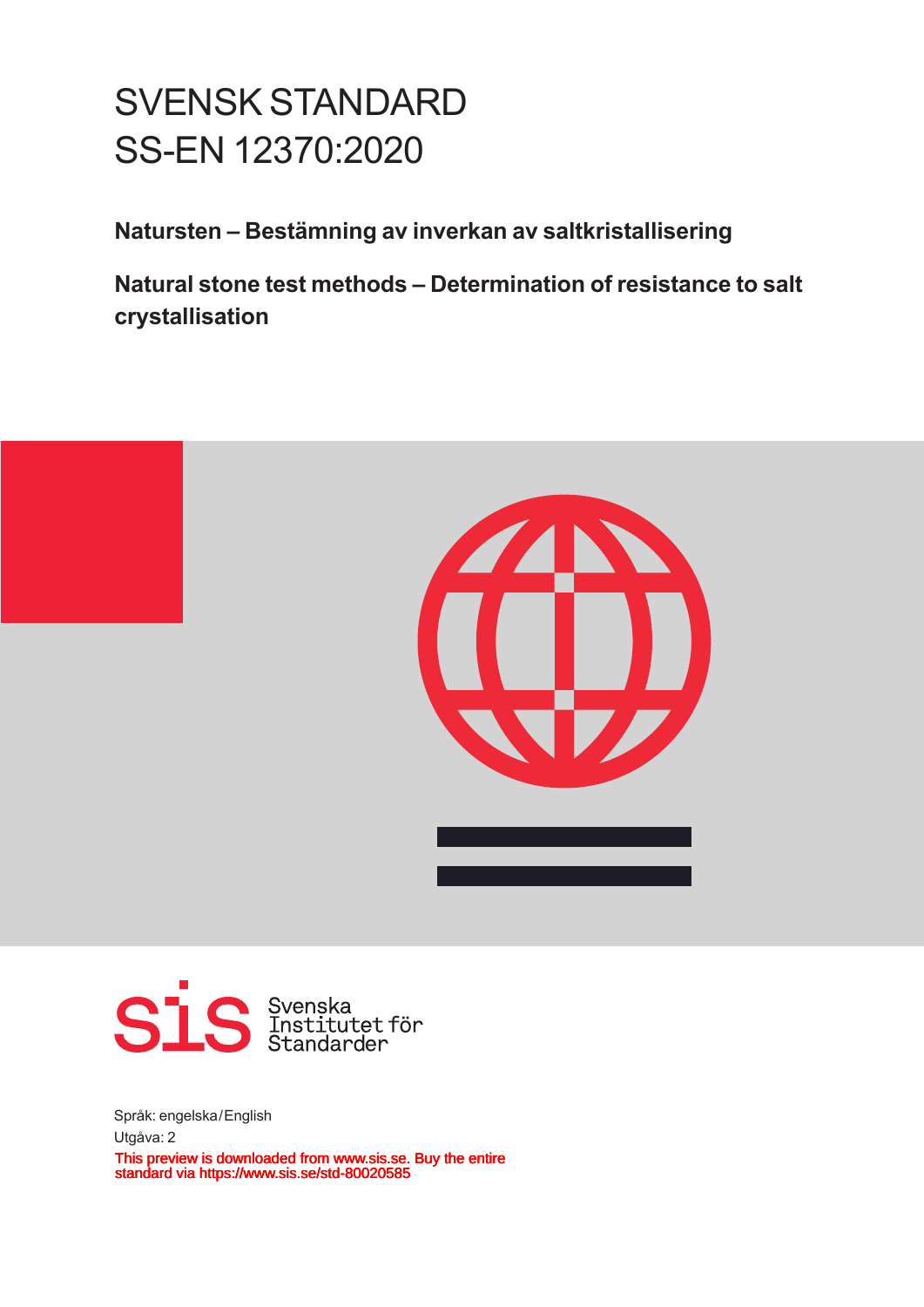

Den här standarden kan hjälpa dig att effektivisera och kvalitetssäkra ditt arbete. SIS har fler tjänster att erbjuda dig för att underlätta tillämpningen av standarder i din verksamhet.

#### **SIS Abonnemang**

Snabb och enkel åtkomst till gällande standard med SIS Abonnemang, en prenumerationstjänst genom vilken din organisation får tillgång till all världens standarder, senaste uppdateringarna och där hela din organisation kan ta del av innehållet i prenumerationen.

#### **Utbildning, event och publikationer**

Vi erbjuder även utbildningar, rådgivning och event kring våra mest sålda standarder och frågor kopplade till utveckling av standarder. Vi ger också ut handböcker som underlättar ditt arbete med att använda en specifik standard.

#### **Vill du delta i ett standardiseringsprojekt?**

Genom att delta som expert i någon av SIS 300 tekniska kommittéer inom CEN (europeisk standardisering) och / eller ISO (internationell standardisering) har du möjlighet att påverka standardiseringsarbetet i frågor som är viktiga för din organisation. Välkommen att kontakta SIS för att få veta mer!

#### **Kontakt**

Skriv till [kundservice@sis.se](mailto:kundservice%40sis.se?subject=kontakt), besök [sis.se](https://www.sis.se) eller ring 08 - 555 523 10

**© Copyright / Upphovsrätten till denna produkt tillhör Svenska institutet för standarder, Stockholm, Sverige. Upphovsrätten och användningen av denna produkt regleras i slutanvändarlicensen som återfinns på [sis.se / slutanvandarlicens](https://www.sis.se/slutanvandarlicens) och som du automatiskt blir bunden av när du använder produkten. För ordlista och förkortningar se sis.se/ [ordlista](https://www.sis.se/ordlista).**

© Copyright Svenska institutet för standarder, Stockholm, Sweden. All rights reserved. The copyright and use of this product is governed by the end-user licence agreement which you automatically will be bound to when using the product. You will find the licence at sis.se/enduserlicenseagreement.

Upplysningar om sakinnehållet i standarden lämnas av Svenska institutet för standarder, telefon 08 - 555 520 00. Standarder kan beställas hos SIS som även lämnar allmänna upplysningar om svensk och utländsk standard.

Standarden är framtagen av kommittén för Natursten, SIS / TK 508.

Har du synpunkter på innehållet i den här standarden, vill du delta i ett kommande revideringsarbete eller vara med och ta fram andra standarder inom området? Gå in på [www.sis.se](https://www.sis.se) - där hittar du mer information.

Fastställd: 2020-03-09 ICS: 73.020;91.100.15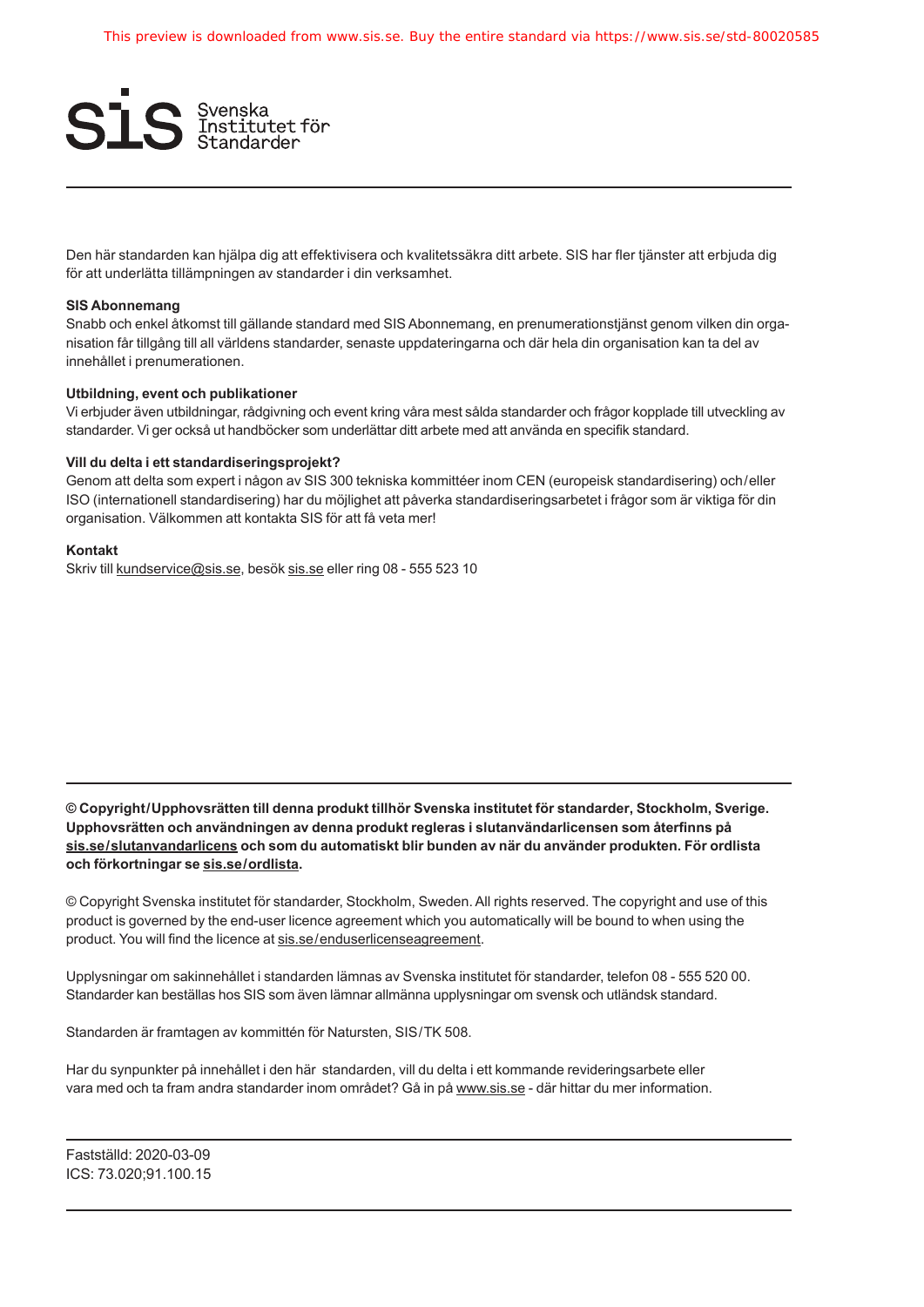

Europastandarden EN 12370:2020 gäller som svensk standard. Detta dokument innehåller den officiella engelska versionen av EN 12370:2020.

Denna standard ersätter SS-EN 12370, utgåva 1.

The European Standard EN 12370:2020 has the status of a Swedish Standard. This document contains the official version of EN 12370:2020.

This standard supersedes the SS-EN 12370, edition 1.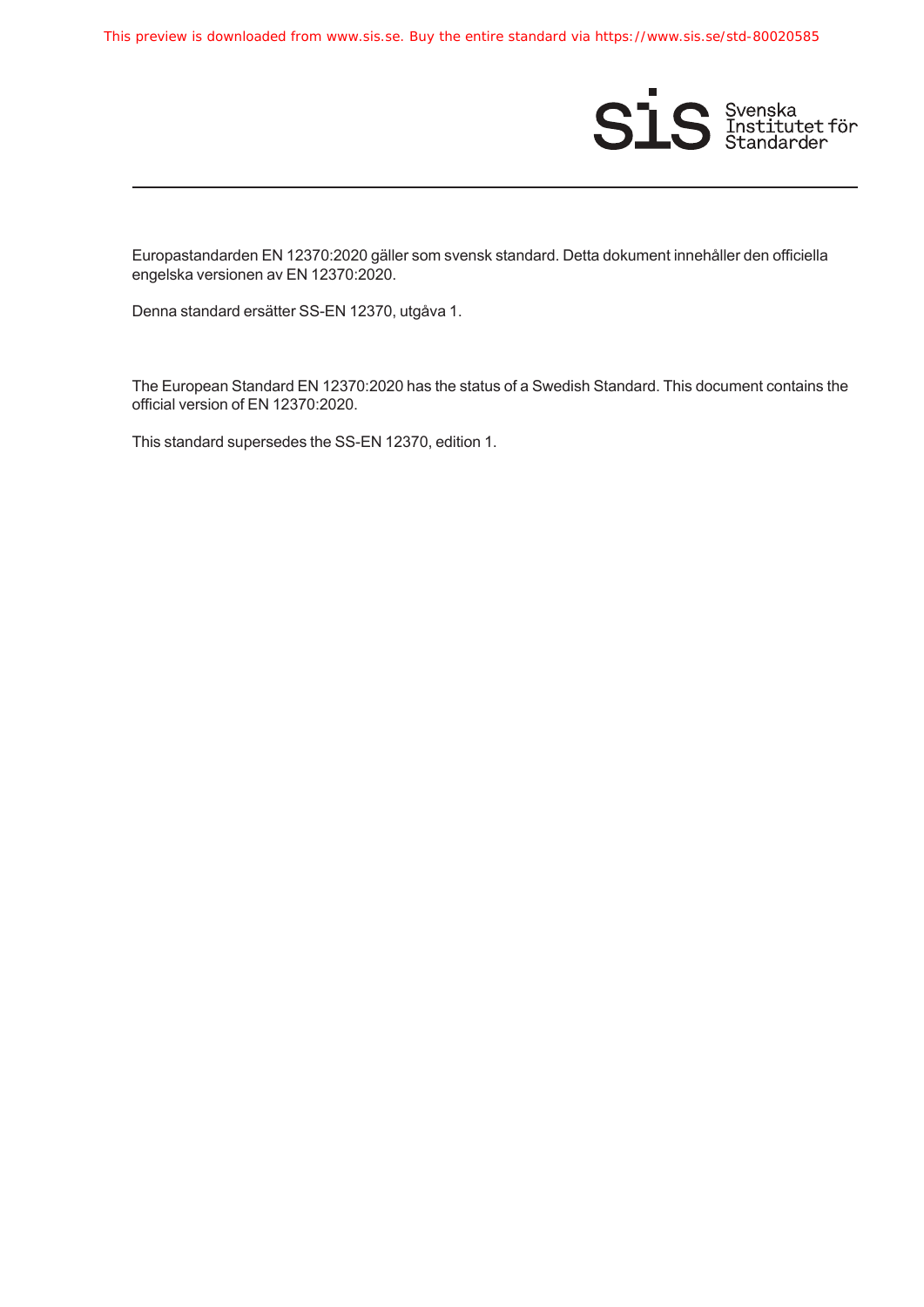This preview is downloaded from www.sis.se. Buy the entire standard via https://www.sis.se/std-80020585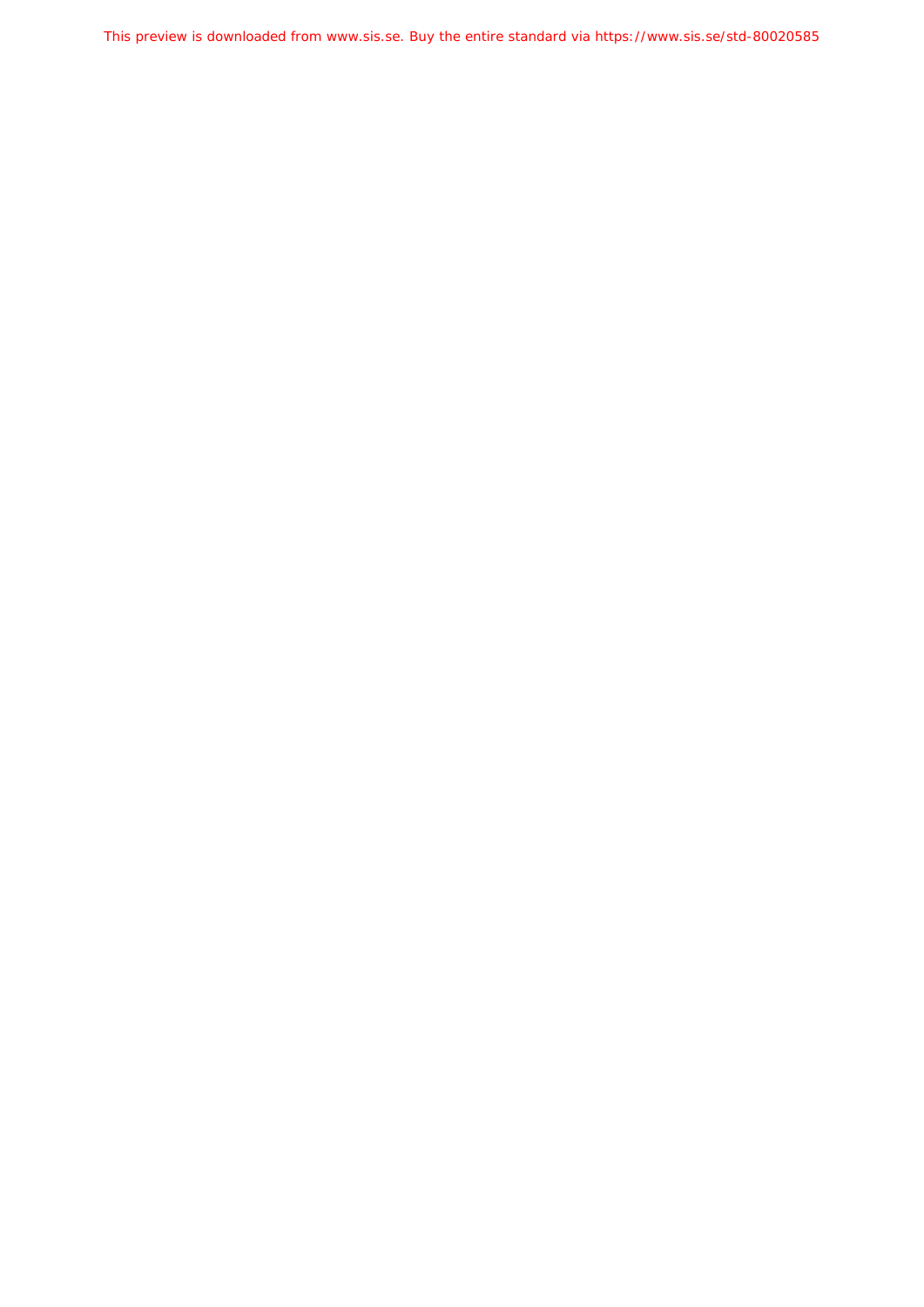# EUROPEAN STANDARD NORME EUROPÉENNE EUROPÄISCHE NORM

# **EN 12370**

March 2020

ICS 73.020; 91.100.15 Supersedes EN 12370:1999

English Version

## Natural stone test methods - Determination of resistance to salt crystallisation

Méthodes d'essai pour pierres naturelles - Détermination de la résistance à la cristallisation des sels

Prüfverfahren für Naturstein - Bestimmung des Widerstandes gegen Kristallisation von Salzen

This European Standard was approved by CEN on 1 December 2019.

CEN members are bound to comply with the CEN/CENELEC Internal Regulations which stipulate the conditions for giving this European Standard the status of a national standard without any alteration. Up-to-date lists and bibliographical references concerning such national standards may be obtained on application to the CEN-CENELEC Management Centre or to any CEN member.

This European Standard exists in three official versions (English, French, German). A version in any other language made by translation under the responsibility of a CEN member into its own language and notified to the CEN-CENELEC Management Centre has the same status as the official versions.

CEN members are the national standards bodies of Austria, Belgium, Bulgaria, Croatia, Cyprus, Czech Republic, Denmark, Estonia, Finland, France, Germany, Greece, Hungary, Iceland, Ireland, Italy, Latvia, Lithuania, Luxembourg, Malta, Netherlands, Norway, Poland, Portugal, Republic of North Macedonia, Romania, Serbia, Slovakia, Slovenia, Spain, Sweden, Switzerland, Turkey and United Kingdom.



EUROPEAN COMMITTEE FOR STANDARDIZATION COMITÉ EUROPÉEN DE NORMALISATION EUROPÄISCHES KOMITEE FÜR NORMUNG

**CEN-CENELEC Management Centre: Rue de la Science 23, B-1040 Brussels**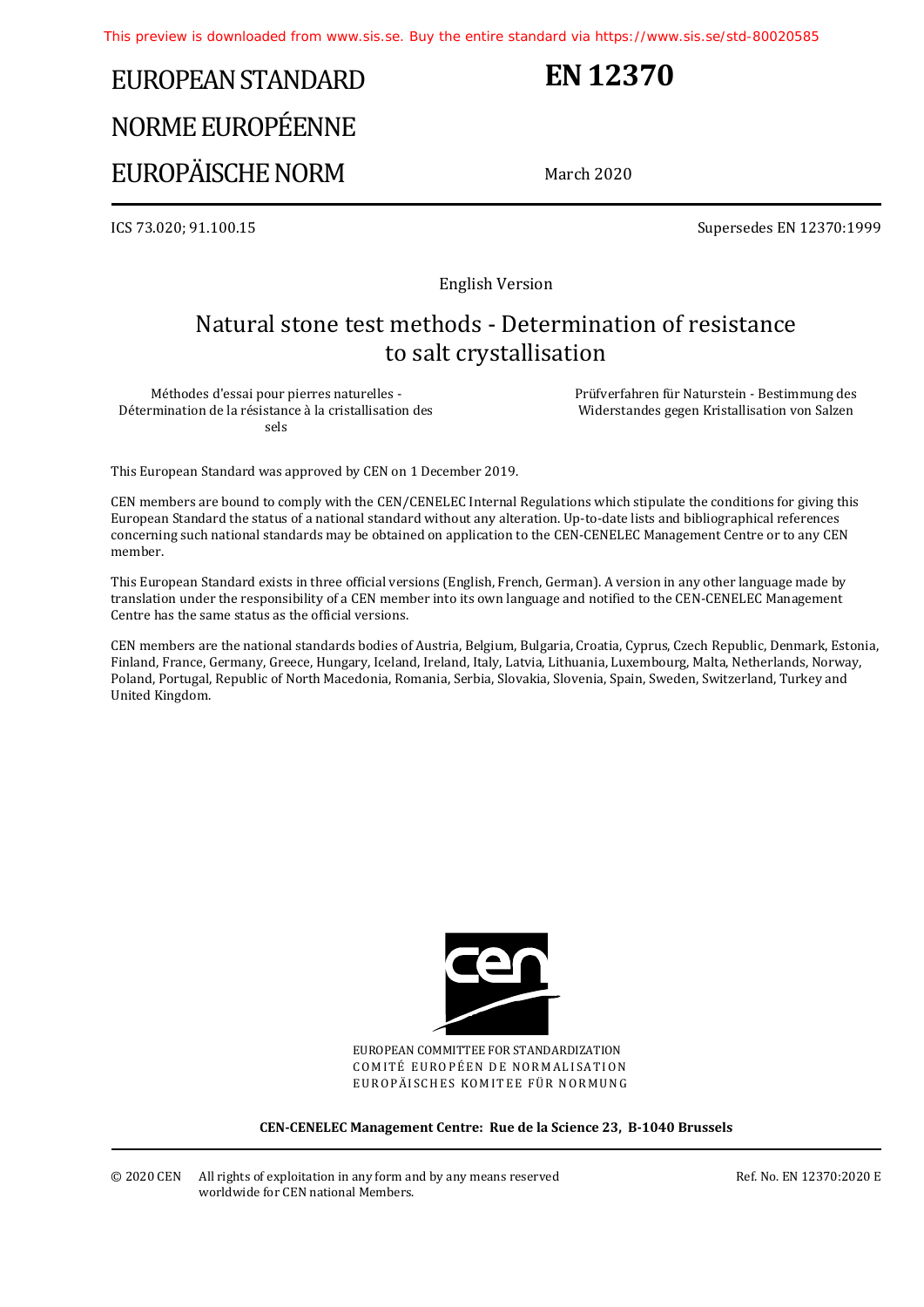### SS-EN 12370:2020 (E)

## **Contents**

| ${\bf European\; foreword.}\label{prop:ex1} 3$ |                                                                                                                                                                                                                                                                                                                                                                                                                                                                                                                                      |
|------------------------------------------------|--------------------------------------------------------------------------------------------------------------------------------------------------------------------------------------------------------------------------------------------------------------------------------------------------------------------------------------------------------------------------------------------------------------------------------------------------------------------------------------------------------------------------------------|
|                                                |                                                                                                                                                                                                                                                                                                                                                                                                                                                                                                                                      |
|                                                | $\textbf{Scope}\xspace_{\textcolor{red}{\textbf{5}}}\xspace_{\textcolor{red}{\textbf{5}}}\xspace_{\textcolor{red}{\textbf{5}}}\xspace_{\textcolor{red}{\textbf{6}}}\xspace_{\textcolor{red}{\textbf{6}}}\xspace_{\textcolor{red}{\textbf{6}}}\xspace_{\textcolor{red}{\textbf{6}}}\xspace_{\textcolor{red}{\textbf{6}}}\xspace_{\textcolor{red}{\textbf{6}}}\xspace_{\textcolor{red}{\textbf{6}}}\xspace_{\textcolor{red}{\textbf{6}}}\xspace_{\textcolor{red}{\textbf{6}}}\xspace_{\textcolor{red}{\textbf{6}}}\xspace_{\textcolor$ |
| $\mathbf{2}$                                   |                                                                                                                                                                                                                                                                                                                                                                                                                                                                                                                                      |
| 3                                              |                                                                                                                                                                                                                                                                                                                                                                                                                                                                                                                                      |
| $\boldsymbol{4}$                               | $Symbols .5$                                                                                                                                                                                                                                                                                                                                                                                                                                                                                                                         |
| 5                                              |                                                                                                                                                                                                                                                                                                                                                                                                                                                                                                                                      |
| 6                                              |                                                                                                                                                                                                                                                                                                                                                                                                                                                                                                                                      |
| $\overline{7}$<br>7.1                          |                                                                                                                                                                                                                                                                                                                                                                                                                                                                                                                                      |
| 7.2                                            |                                                                                                                                                                                                                                                                                                                                                                                                                                                                                                                                      |
| 7.3<br>7.4                                     |                                                                                                                                                                                                                                                                                                                                                                                                                                                                                                                                      |
| 8                                              |                                                                                                                                                                                                                                                                                                                                                                                                                                                                                                                                      |
| 9                                              |                                                                                                                                                                                                                                                                                                                                                                                                                                                                                                                                      |
| <b>10</b>                                      |                                                                                                                                                                                                                                                                                                                                                                                                                                                                                                                                      |
|                                                |                                                                                                                                                                                                                                                                                                                                                                                                                                                                                                                                      |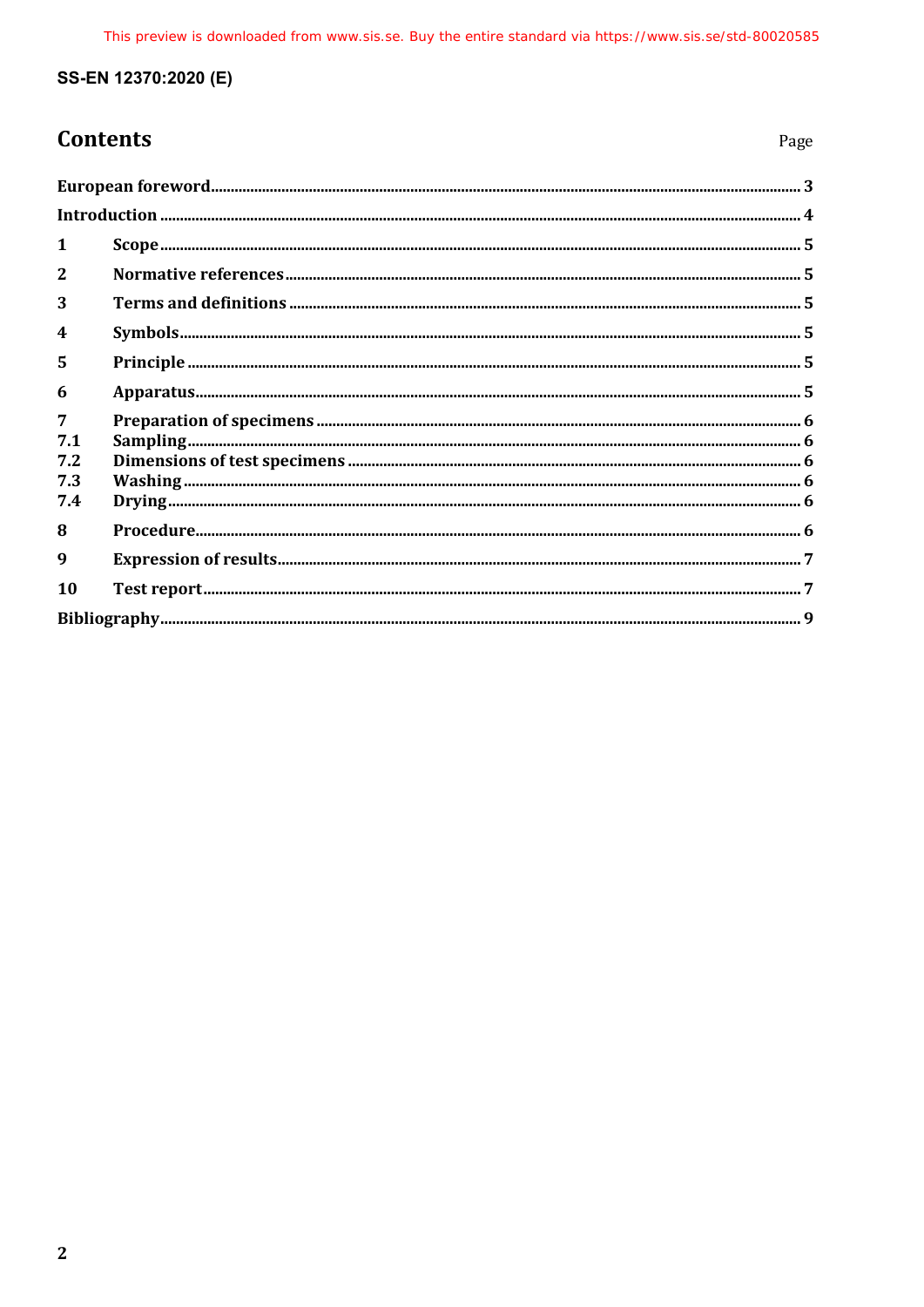#### **SS-EN 12370:2020 (E)**

### <span id="page-6-0"></span>**European foreword**

This document (EN 12370:2020) has been prepared by Technical Committee CEN/TC 246 "Natural stones", the secretariat of which is held by UNI.

This European Standard shall be given the status of a national standard, either by publication of an identical text or by endorsement, at the latest by September 2020, and conflicting national standards shall be withdrawn at the latest by September 2020.

Attention is drawn to the possibility that some of the elements of this document may be the subject of patent rights. CEN shall not be held responsible for identifying any or all such patent rights.

This document supersedes EN 12370:1999.

The significant changes between this document and the previous edition are listed herewith:

— updating of Clause 8.

According to the CEN-CENELEC Internal Regulations, the national standards organisations of the following countries are bound to implement this European Standard: Austria, Belgium, Bulgaria, Croatia, Cyprus, Czech Republic, Denmark, Estonia, Finland, France, Germany, Greece, Hungary, Iceland, Ireland, Italy, Latvia, Lithuania, Luxembourg, Malta, Netherlands, Norway, Poland, Portugal, Republic of North Macedonia, Romania, Serbia, Slovakia, Slovenia, Spain, Sweden, Switzerland, Turkey and the United Kingdom.